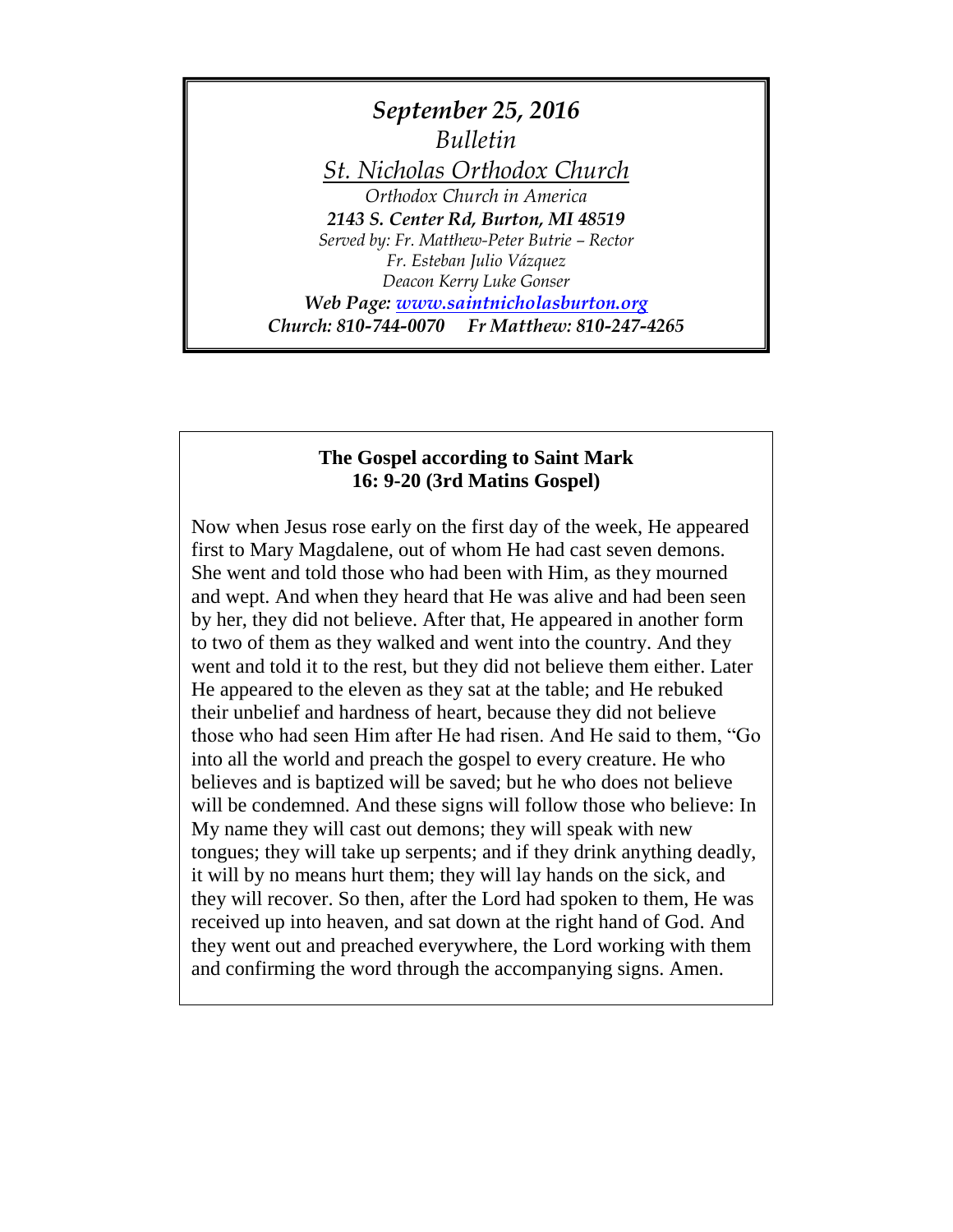**SUNDAY, SEPTEMBER 25, 2016** 14th SUNDAY AFTER PENTECOST — Tone 5. Repose of Ven. Sergius (Sérgii), Abbot and Wonderworker of Rádonezh (1392). Ven. Euphrosyne of Alexandria (5th c.). Ven. Euphrosyne of Suzdal' (1250). Translation of the Relics of St. Herman, Archbishop of Kazan' (1595). Martyr Paphnutius and 546 companions in Egypt (3rd c.).

# **TROPARIA**

(Tone 5) Let us, the faithful, praise and worship the Word, co-eternal with the Father and the Spirit, born for our salvation from the Virgin; for He willed to be lifted up on the Cross in the flesh, to endure death, and to raise the dead// by His glorious Resurrection.

(Tone 4) A zealot of good deeds / and a true warrior of Christ our God, / you struggled greatly against the passions in this passing life; / in songs and vigils and fasting you were an image and example to your disciples, / thus the most Holy Spirit lived within you, / and you were made beautiful by His working. / Since you have great boldness before the Holy Trinity, / remember the flock which you have wisely gathered, / and do not forget to visit your children as you promised, venerable Sergius our father!

(Tone 4) In truth you were revealed to your flock as a rule of faith, a model of meekness, and teacher of abstinence, so you won the heights by humility, and riches by poverty, O Holy Father Nicholas, intercede with Christ God to save our souls.

## **KONTAKION**

(Tone 6) Protection of Christians never failing, Mediatress before the Creator, ever constant. Do not despise the voice of prayer of sinners, but in your goodness come to help us who faithfully call upon you. Hasten to entreat, hurry to pray, O Theotokos, interceding always for those honor you.

*The Prokeimenon in the Seventh Tone:* Precious in the sight of the Lord / is the death of His saints. *v:* What shall I render unto the Lord for all that He hath rendered unto me?

**THE EPISTLE OF SAINT PAUL TO THE GALATIANS.** (5:22-6:2) Brethren: the fruit of the Spirit is love, joy, peace, patience, kindness, goodness, faithfulness, gentleness, self-control; against such there is no law. And those who belong to Christ Jesus have crucified the flesh with its passions and desires. If we live by the Spirit, let us also walk by the Spirit. Let us have no self-conceit, no provoking of one another, no envy of one another. Brethren, if a man is overtaken in any trespass, you who are spiritual should restore him in a spirit of gentleness. Look to yourself, lest you too be tempted. Bear one another's burdens, and so fulfill the law of Christ.

## *Alleluia, Tone 5*

- *v*: I will sing of Thy mercies, O Lord, forever; with my mouth I will proclaim Thy truth from generation to generation.
- *v:* For Thou hast said: Mercy will be established forever; Thy truth will be prepared in the heavens.

**THE READING FROM THE HOLY GOSPEL ACCORDING TO SAINT MATTHEW** (22:2-14) The Lord said to those who came to Him: "The kingdom of heaven may be compared to a king who gave a marriage feast for his son, and sent his servants to call those who were invited to the marriage feast; but they would not come. Again he sent other servants, saying, 'Tell those who are invited, Behold, I have made ready my dinner, my oxen and my fat calves are killed, and everything is ready; come to the marriage feast.' But they made light of it and went off, one to his farm, another to his business, while the rest seized his servants, treated them shamefully, and killed them. The king was angry, and he sent his troops and destroyed those murderers and burned their city. Then he said to his servants, 'The wedding is ready, but those invited were not worthy. Go therefore to the thoroughfares, and invite to the marriage feast as many as you find.' And those servants went out into the streets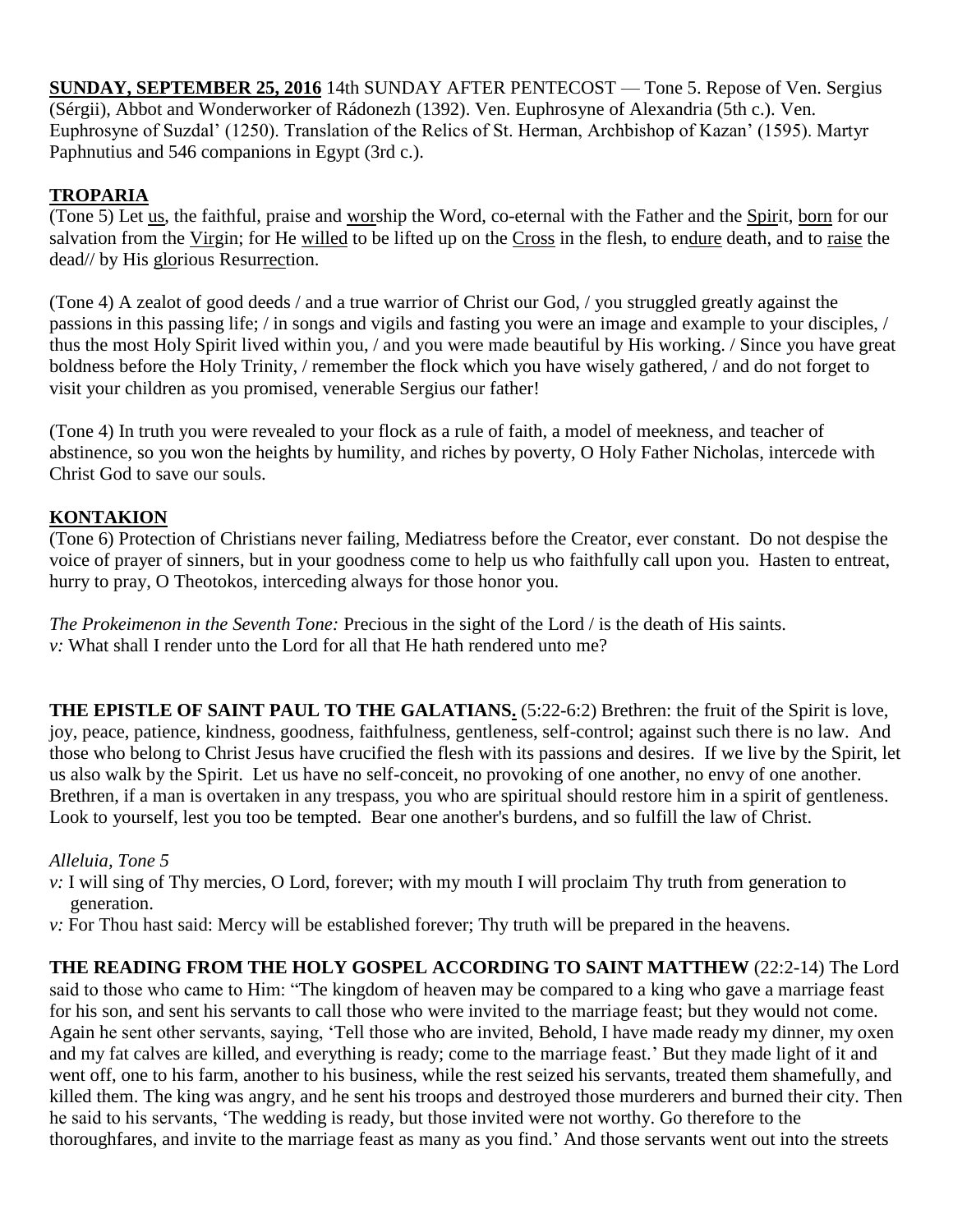and gathered all whom they found, both bad and good; so the wedding hall was filled with guests. "But when the king came in to look at the guests, he saw there a man who had no wedding garment; and he said to him, 'Friend, how did you get in here without a wedding garment?' And he was speechless. Then the king said to the attendants, 'Bind him hand and foot, and cast him into the outer darkness; there men will weep and gnash their teeth.' For many are called, but few are chosen."

**COMMUNION HYMN** Praise the Lord from the heavens! Praise Him in the highest! Alleluia, Alleluia, Alleluia!

### **Venerable Euphrosyne of Suzdal**

Saint Euphrosyne, Princess of Suzdal, was born in the year 1212. In holy Baptism she was given the name Theodoulia and she was the eldest daughter of the holy Martyr Michael, Great-prince of Chernigov (September 20). Prince Michael and his wife Theophania did not have children and they often visited the Kiev Caves monastery, where they prayed the Lord to grant them children. Princess Euphrosyne was their first daughter, sent from God in answer to their prayer. Three times the Most Holy Theotokos appeared to them and said that their prayer had been heard and that the Lord would grant them a daughter.

Theodulia was raised in deep faith and piety. The educated noble Theodore (September 20) had a large influence on her upbringing. The education and uncommon beauty of the princess attracted many.

The princess was betrothed to holy Prince Theodore (June 5), a brother of St Alexander Nevsky, but he died on the very day of his wedding. The princess withdrew to the Suzdal women's monastery named in honor of the Placing of the Robe of the Mother of God, where she was tonsured with the name Euphrosyne, in honor of St Euphrosyne of Alexandria.

While still a young nun she fulfilled the monastic rule of life with an amazing zeal, and she remarkably surpassed the other residents of the monastery in her firmness of reason, spiritual insight and extreme abstinence. The Lord Himself visited the ascetic, commanding her to be vigilant and positive in her efforts. St Euphrosyne, to the very end of her life, kept the commandments of the Savior, and overcame countless temptations.

The extraordinary ascetic life of St Euphrosyne became known at Suzdal and beyond its borders. A multitude of people visited the monastery, in order to listen to the instructions of the nun Euphrosyne concerning love, prayer, obedience and humility.

Often after such talks, many accepted the monastic schema and began a more zealous service to God. The abbess of the monastery herself had recourse to the counsels of the nun. At the request of the ascetic, the sisters of the monastery were divided into two halves: virgins and widows. This facilitated the spiritual growth and strengthening of the sisters of the monastery in purity. After the death of the abbess, St Euphrosyne became Superior of the monastery.

The Lord foretold to the holy abbess her father's martyrdom, and also the Mongol-Tatar invasion of Rus. In the year 1238, vast Tatar-Mongol hordes did actually descend upon the Russian realm. Destroying everything in their path, they came to Suzdal. The city was completely devastated and burned by them, and only the monastery of St Euphrosyne was spared through her prayers.

St Euphrosyne fell asleep in the Lord on September 25, 1250. At her grave believers were healed of various maladies. On September 18, 1698, with the blessing of Patriarch Adrian, Metropolitan Hilarion of Suzdal glorified the nun Euphrosyne as a saint.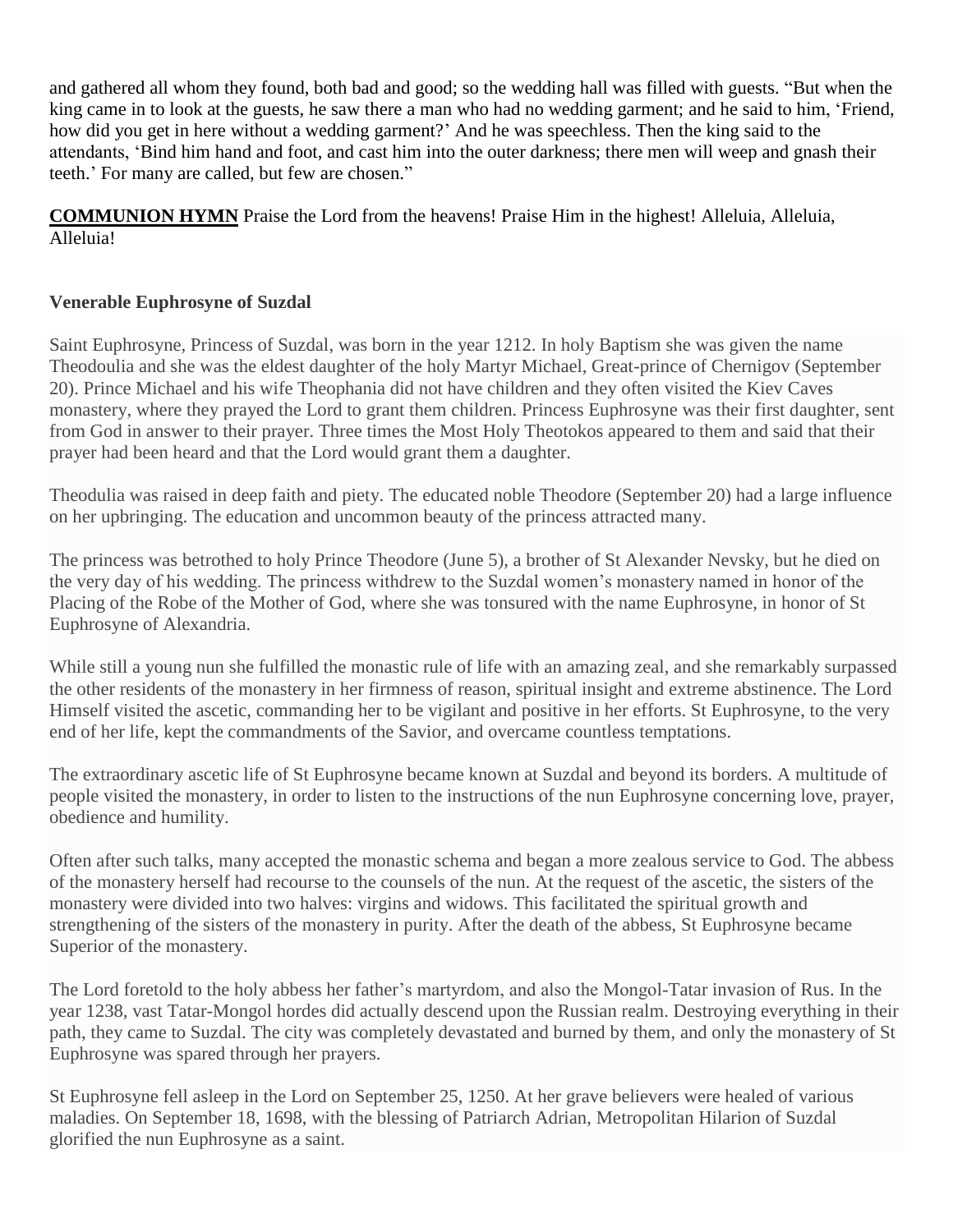September 25, 2016

**CANDLE INTENTIONS FOR THE HEALTH AND BLESSINGS OF**  Happy Birthday & God's Blessings John Goodman on his 92nd birthday Sept. 26 Children & grandson Health & God's Blessings Goldie Johnson Dorothy & family Larry Bladecki, Anna Branoff, Linda Branoff, Jo Ann Havens, Bill Haw, Goldie Johnson, Macy Lemmen, Helen Iwanoff, Nick & Mary Karayanis, Fred Oginsky, Pete & Olga Samaras, Aunt Patsy Stathopoulos, Thomka Brayanis, Gloria Zelenko and for any sick and suffering of our parish especially Helen Popoff, Jake Kusluski and Marge Butrie <sub>memmana</sub> memberutkan kemudian pada atas Family Health & Blessings on their birthdays Peggy Russell (Sept. 18) and John Goodman (Set. 26) **Manual Accredit Cool** Bob & Peggy Russell Fr. Andrew, Fr. Joe, Fr. Moses, Deacon Anthony, Aaron, Jo Ann, Nicolai, Gloria, Laurie, Walt & Zina, Dorothy, Jeanette, Reggie, Ruth & Calvin, Anna, Stojan & Mira Bosa, Joseph, Helen, Ted & Marlene, Nicholas & Margaret, Gladys, my family and friends Joe Tome Health & God's Blessings to Grandson Andrew on his second birthday Sept. 25 and Granddaughter Angela on her 8<sup>th</sup> birthday on Sept. 29 **Baba Baba & Dedo** Baba & Dedo Health & Blessings for Chick Jo Ann Havens Health & Birthday blessings for Taras Butrie, Peter Economou & Noah Gonser on September, 20 Dcn. Kerry & Kathy Special Intention  $\overline{\phantom{a}}$  Joe Tome Happy Birthday & God's Blessings Jo Sredich Stojan & Mira Prusac Happy Birthday & God's Blessings John Goodman Dorothy & family

းရွိေလးရွိေလးရွိေလးရွိေတြကို ေပါ့ရွိေလးရွိေတြက သန္တိုေလးရွိေတြကို ေရာက္ရွိေတြကို ေပါ့ရွိေတြကို ေ

### **CANDLE INTENTIONS FOR THOSE IN BLESSED REPOSE**



Welcome all of our friends and visitors to St. Nicholas! Please join us for fellowship, coffee and pastries in our parish hall. Volunteers are needed to serve on Sunday's, please see the sign-up sheet next to the kitchen window to volunteer.

There will a one year Parastas for the repose of +Sophie Stavridis following the veneration of the cross. Coffee and pastries are being donated today in Sophie's memory by her family.